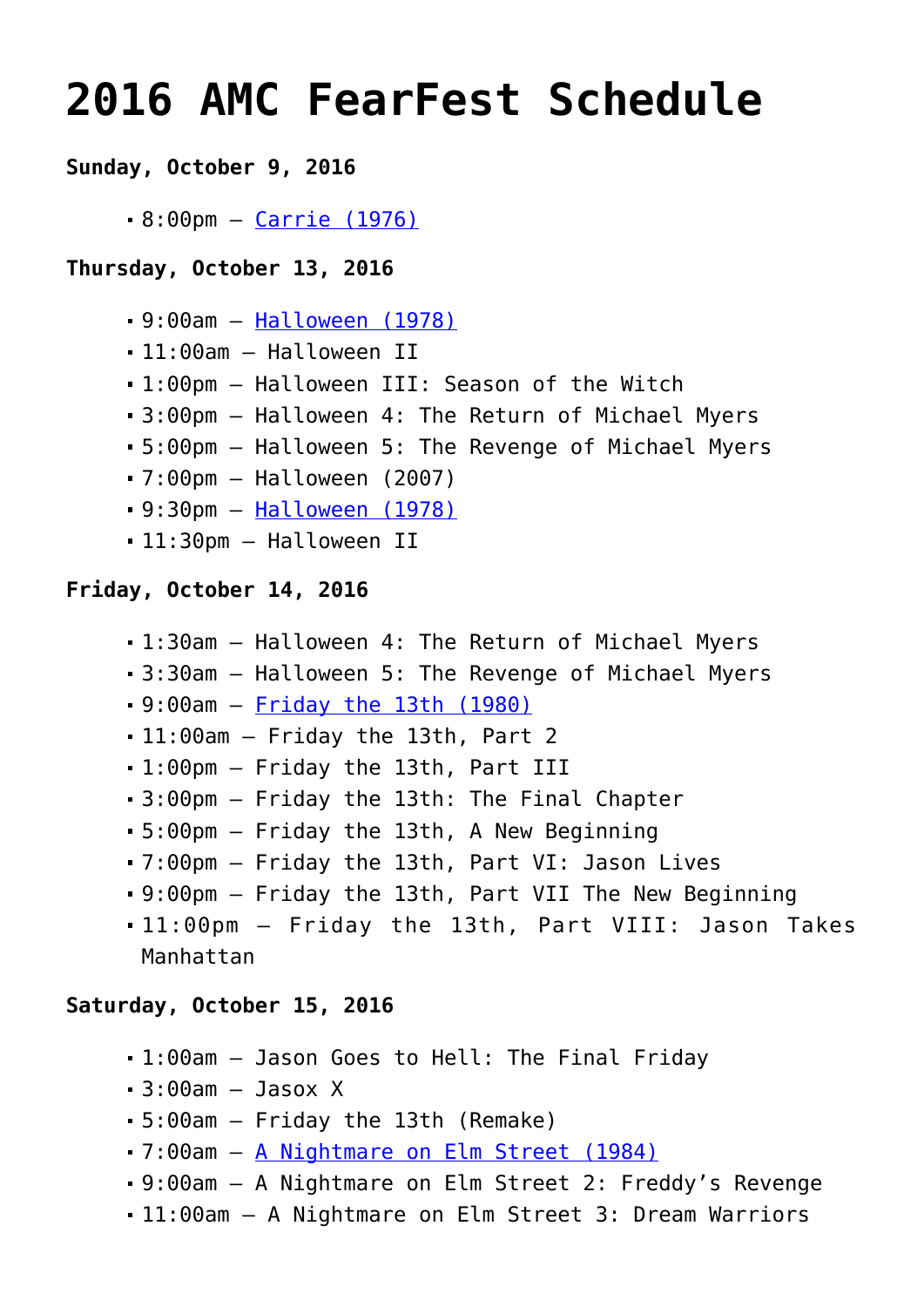- 1:00pm A Nightmare on Elm Street 4: The Dream Master
- 3:00pm A Nightmare on Elm Street 5: The Dream Child
- 5:00pm A Nightmare on Elm Street (Remake)
- $-7:00$ pm  $-$  Child's Play 2
- $-9:00$ pm  $-$  Child's Play 3
- 11:00pm Bride of Chucky

#### **Sunday, October 16, 2016**

- 1:00am Seed of Chucky
- 3:00am Child's Play 2
- 5:00am Child's Play 3

#### **Monday, October 17, 2016**

- 1:00am Fright Night
- 3:30am House of Wax
- 9:00am Tales from the Crypt Presents Demon Night
- 10:30am [The Omen \(1976\)](http://www.halloweenmoviesontv.com/halloween-movies-a-to-z/the-omen-1976/)
- 1:00pm Damien: Omen II
- 3:30pm Omen III: The Final Conflict

#### **Tuesday October 18, 2016**

- 2:00am Omen IV: The Awakening
- 4:00am Night of the Living Dead (1990)
- 9:00am House on Haunted Hill
- 11:00am [The Amityville Horror \(1979\)](http://www.halloweenmoviesontv.com/halloween-movies-a-to-z/the-amityville-horror-1979/)
- 1:30pm Amityville II: The Possession
- 4:00pm The Amityville Horror (2005)

#### **Wednesday, October 19, 2016**

- 2:00am The Zombie Diaries
- 4:00am Zombie Diaries 2
- 9:00am Tales from the Crypt Presents Bordello of Blood
- 10:00am Alien (1979)
- 12:30pm Aliens (1986)
- $-3:30$ pm Alien 3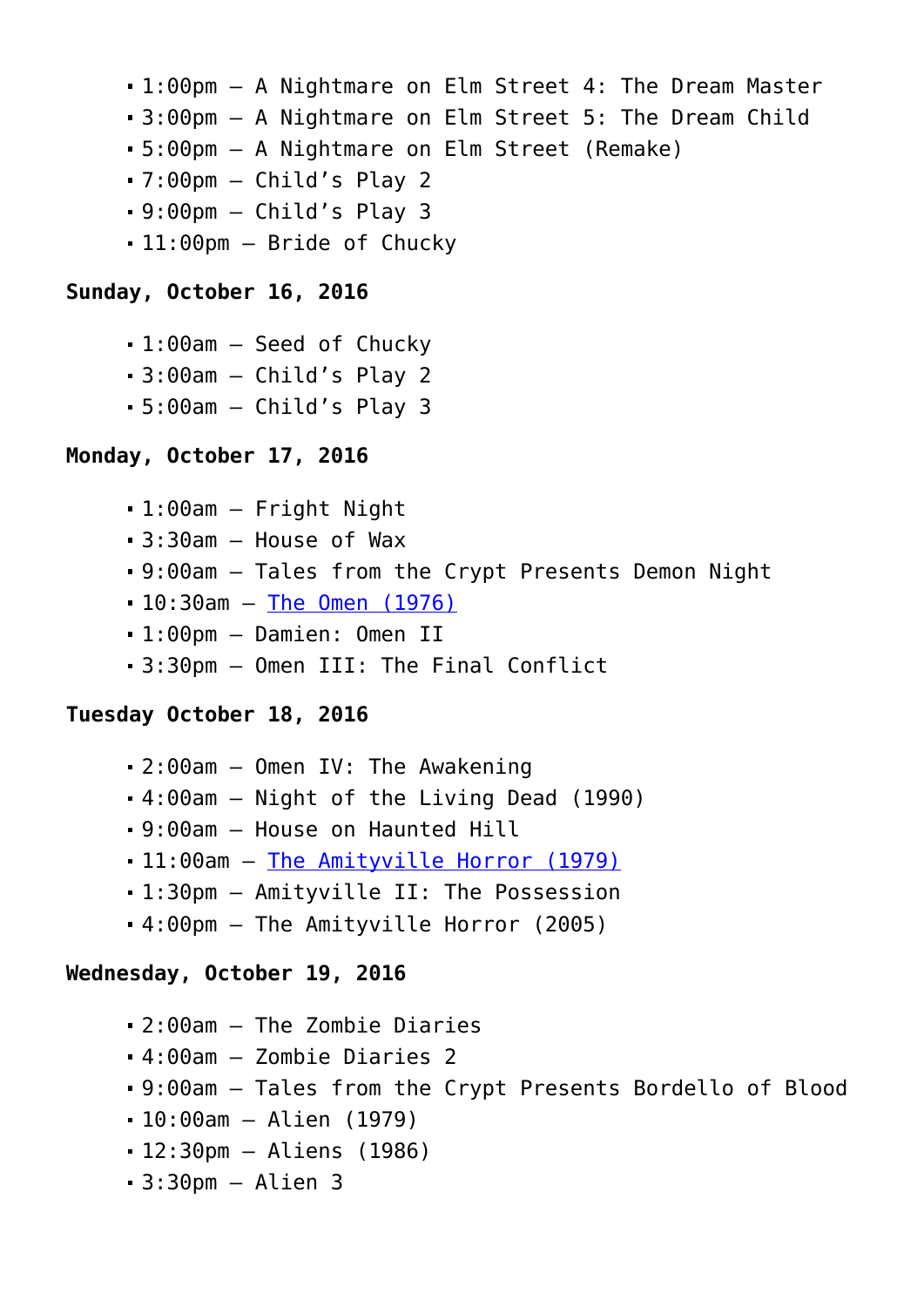# **Thursday, October 20, 2016**

- 2:00am Alien Resurrection
- 4:30am Corridors of Blood (1958)
- 9:00am – [The Fog \(1980\)](http://www.halloweenmoviesontv.com/halloween-movies-a-to-z/the-fog-1980/)
- 10:00am [The Exorcist \(1973\)](http://www.halloweenmoviesontv.com/halloween-movies-a-to-z/the-exorcist-1973/)
- 12:45pm Exorcist II: The Heretic
- $-3:15$ pm  $-$  [The Exorcist \(1973\)](http://www.halloweenmoviesontv.com/halloween-movies-a-to-z/the-exorcist-1973/)

# **Friday, October 21, 2016**

- 2:00am Buried Alive
- 4:00am Candyman: Farewell to the Flesh
- 9:00am Swamp Thing (1982)
- 10:00am Children of the Corn II: The Final Sacrifice
- 12:00pm Children of the Corn III: Urban Harvest
- 2:00pm Hellraiser (1987)
- 4:00pm Hellbound: Hellraiser II

# **Saturday, October 22, 2016**

- 2:00am Freddy's Dead: The Final Nightmare
- 4:00am The Hills Have Eyes (2006)
- 6:30am House of Wax (2005)

# **Monday, October 24, 2016**

- 9:00am Graveyard Shift
- 11:00am Silver Bullet
- $-1:00$ pm Cujo
- 3:00pm Firestarter
- $-5:30$ pm Thinner
- $-7:30 \text{pm} 1408$
- 10:00pm [Carrie \(1976\)](http://www.halloweenmoviesontv.com/halloween-movies-a-to-z/carrie-1976/)

# **Tuesday, October 25, 2016**

- $-12:15$ am  $-$  Thinner
- 2:15am Dreamcatcher
- 9:00am – [Rosemary's Baby \(1968\)](http://www.halloweenmoviesontv.com/halloween-movies-a-to-z/rosemarys-baby-1968/)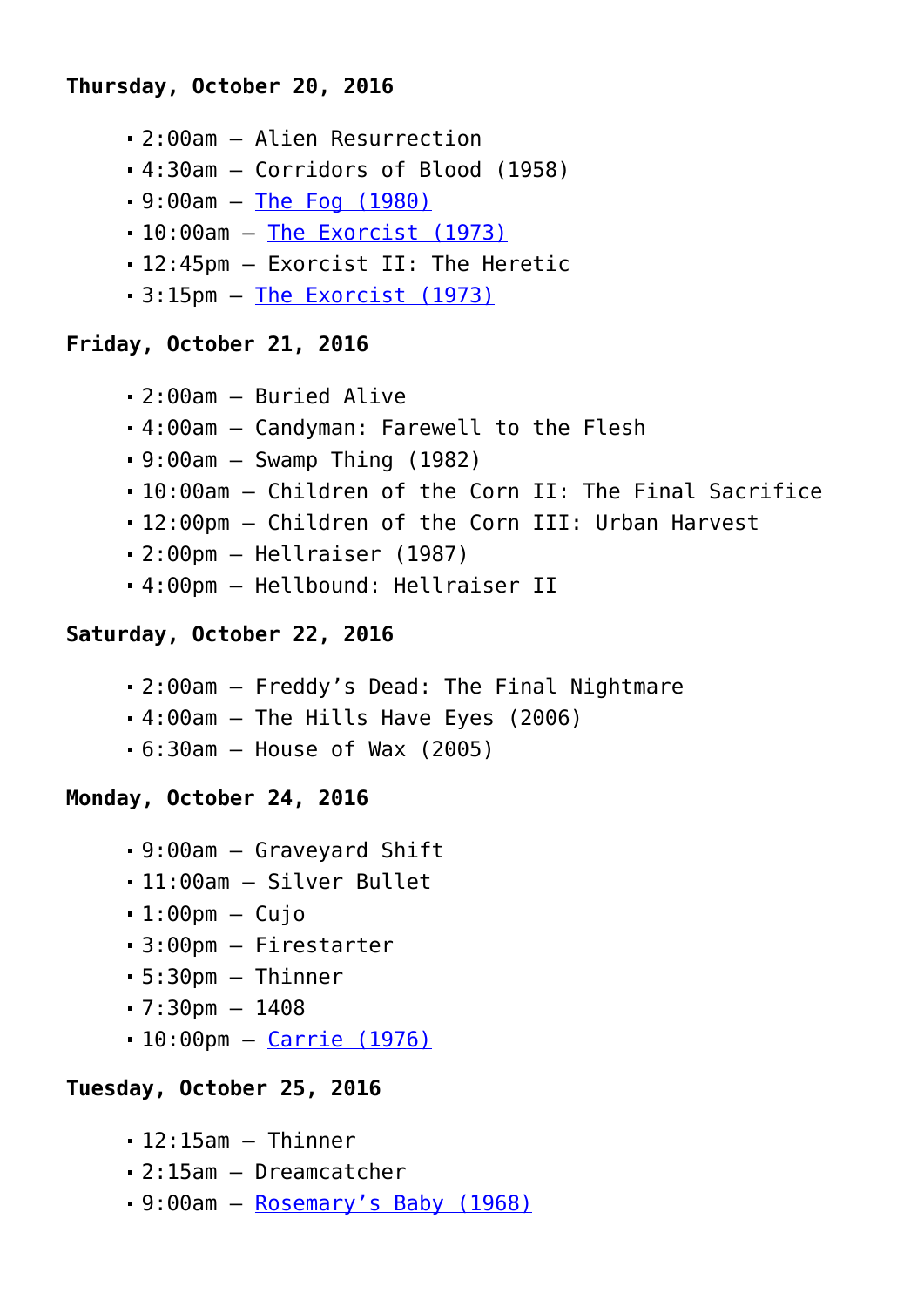- $-12:00$ pm  $-$  [The Mummy](http://www.halloweenmoviesontv.com/halloween-movies-a-to-z/the-mummy-1999/)
- 3:00pm – [The Mummy Returns](http://www.halloweenmoviesontv.com/halloween-movies-a-to-z/the-mummy-returns-2001/)
- 6:00pm Tremors
- 8:00pm Tremors 2: Aftershocks
- 10:15pm Tremors 3: Back to Perfection

# **Wednesday, October 26, 2016**

- 12:45am Tremors 4: The Legend Begins
- 3:15am – [The Exorcist \(1973\)](http://www.halloweenmoviesontv.com/halloween-movies-a-to-z/the-exorcist-1973/)
- 9:00am Constantine
- 11:30am Underworld
- 2:00pm Underworld: Evolution
- 4:00pm Underworld: Rise of the Lycans
- 6:00pm Child's Play 2
- 8:00pm Child's Play 3
- 10:00pm Bride of Chucky

# **Thursday, October 27, 2016**

- 12:00am Seed of Chucky
- 2:00am Children of the Corn: Revelation
- 4:00am Re-Animator
- 9:00am Ghoulies
- 9:30am Hellboy
- 11:30am Fright Night
- 2:00pm Bride of Chucky
- 4:00pm Seed of Chucky
- 6:00pm A Nightmare on Elm Street (2010)
- 8:00pm – [A Nightmare on Elm Street \(1984\)](http://www.halloweenmoviesontv.com/halloween-movies-a-to-z/a-nightmare-on-elm-street-1984/)
- 10:00pm A Nightmare on Elm Street 2: Freddy's Revenge

# **Friday, October 28, 2016**

- 12:00am A Nightmare on Elm Street 3: Dream Warriors
- 2:00am A Nightmare on Elm Street 4: The Dream Master
- 4:00am A Nightmare on Elm Street 5: The Dream Child
- 9:00am Ghoulies II
- 12:00pm The Grudge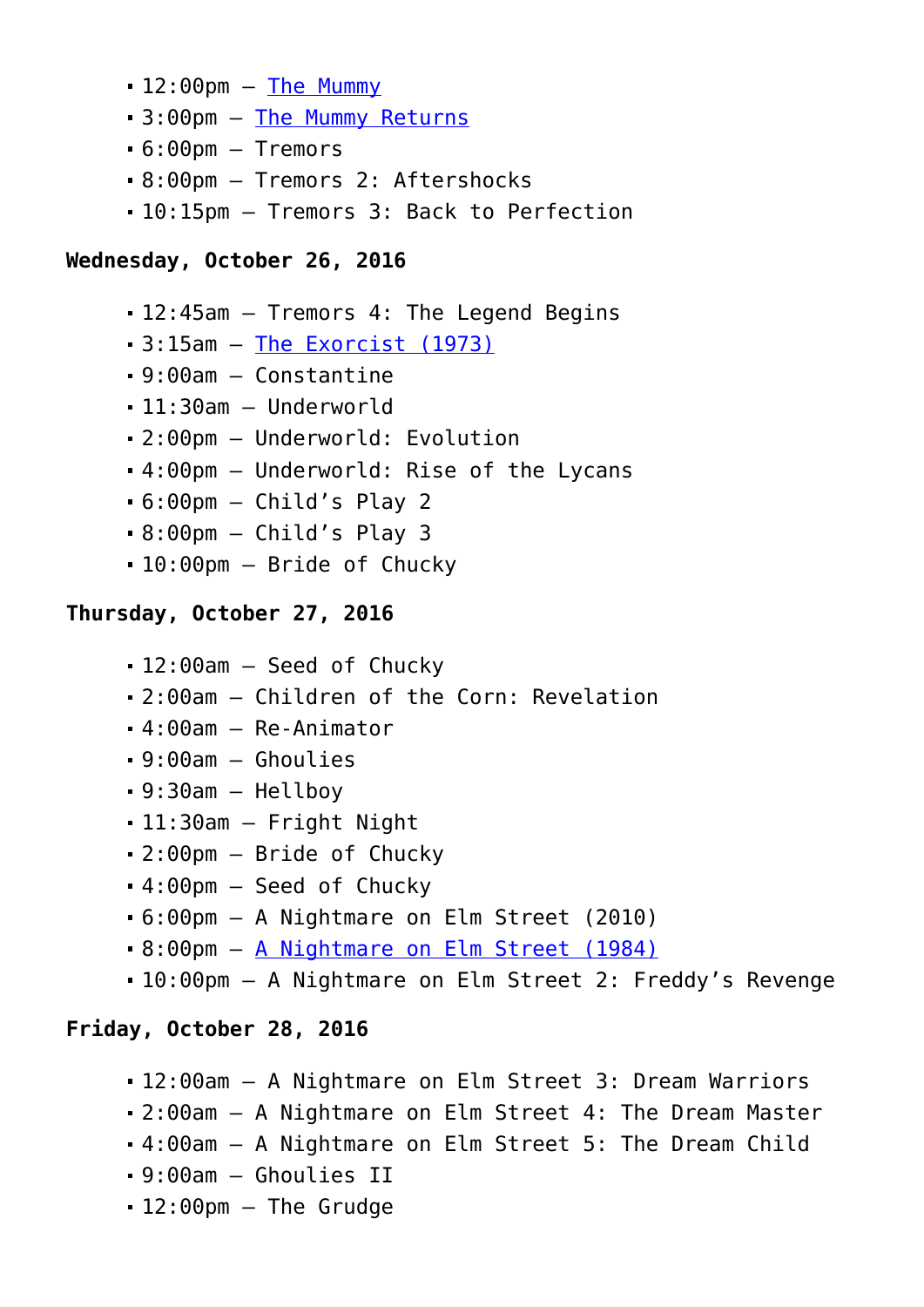- 2:00pm A Nightmare on Elm Street (2010)
- 4:00pm Freddy vs. Jason
- 6:00pm – [Friday the 13th \(1980\)](http://www.halloweenmoviesontv.com/halloween-movies-a-to-z/friday-the-13th-1980/)
- 8:00pm Friday the 13th, Part 2
- 9:59pm Friday the 13th, Part III

#### **Saturday, October 29, 2016**

- 2:03am Friday the 13th: The Final Chapter
- 5:08am Friday the 13th, A New Beginning
- 7:06am Friday the 13th, Part VI: Jason Lives
- 9:05am Friday the 13th, Part VII The New Blood
- 11:03am Friday the 13th Part VIII: Jason Takes Manhattan
- 1:03pm Jason Goes to Hell: The Final Friday
- $-3:01$ pm  $-$  Jason X
- 5:01pm Friday the 13th (2009)
- 7:00pm – [Halloween \(1978\)](http://www.halloweenmoviesontv.com/halloween-movies-a-to-z/halloween-1978/)
- 9:00pm Halloween II
- 11:00pm Halloween III: Season of the Witch

#### **Sunday, October 30, 2016**

- 1:00am Halloween 4: The Return of Michael Myers
- 2:58am Halloween 5: The Revenge of Michael Myers
- 4:58am Halloween (2007)
- 7:28am Halloween II (2009)
- 9:55am – [Halloween \(1978\)](http://www.halloweenmoviesontv.com/halloween-movies-a-to-z/halloween-1978/)
- 11:55am Halloween II
- 1:55pm Halloween III: Season of the Witch
- 3:55pm Halloween 4: The Return of Michael Myers
- 5:55pm Halloween 5: The Revenge of Michael Myers

#### **Monday, October 31, 2016**

#### **HAPPY HALLOWEEN!**

- 9:00am Halloween (2007)
- 11:30am Halloween II (2009)